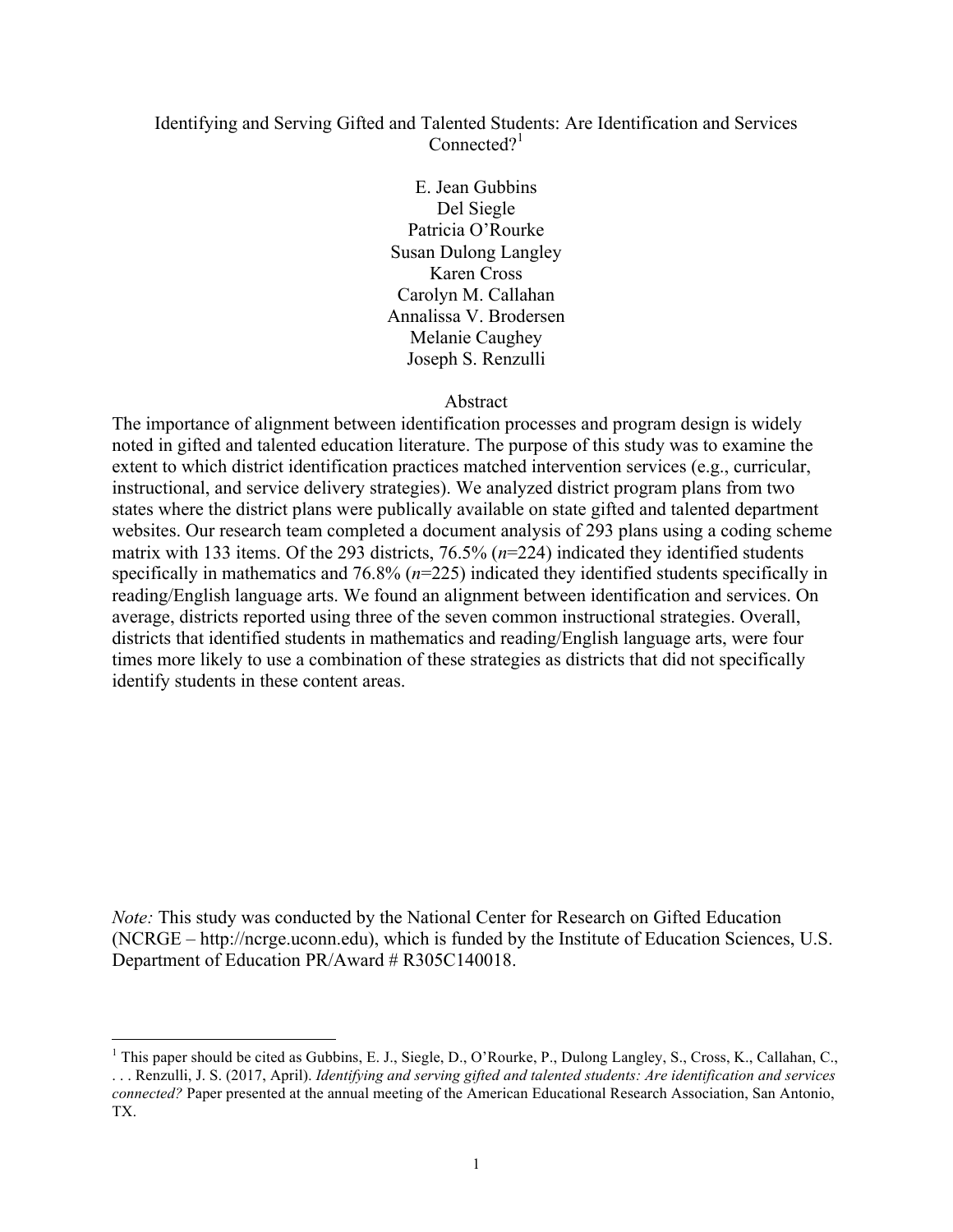### **Identifying and Serving Gifted and Talented Students: Are Identification and Services Connected?**<sup>2</sup>

Designing and implementing programs for gifted and talented students requires careful thought and planning about four key programming elements: (a) Identification & Placement, (b) Intervention, (c) Infrastructure & Resources, and (d) Program & Student Outcomes. Within each of these elements, basic focus questions include: Who are the students in our school district who exhibit gifts and talents? How do we find them? What intervention approaches, including curricular, instructional, and service delivery strategies, are most appropriate to meet their academic needs? What human and material resources will support the implementation of programming plans? And, finally, what program and student outcomes are expected based on program design elements?

All of these questions are equally important, and decisions about one question affect others. We must address the interdependence and interconnectedness among these questions because they form the foundation for creating challenging opportunities for students with identified and potential gifts and talents. The questions also maintain the focus on the ultimate objectives of designing, developing, and implementing programs for gifted and talented students: (a) Develop a defensible identification system reflecting students' academic needs; and (b) Match student learning needs with appropriate interventions (e.g., curricular, instructional, and service delivery strategies).

#### **Alignment of Identification and Intervention**

The importance of alignment between identification processes and program design is widely noted in gifted and talented education literature, and we would hope to find this to be the norm in practice. At least two decades of literature have referenced this fundamental connection. Treffinger (1988) stated that

contemporary understandings of the nature and diversity of human talents, and on the individual nature of students' learning styles or preferences, suggest that identification should focus more on the needs of students, to enable us to plan appropriate instruction, than merely an effort to categorize or label the student. (p. 4)

Furthermore, Callahan (1996) addressed the disconnect between identification and programming by stating that "we must ask ourselves whether we have expended a disproportionate amount of time, energy, and resources on the task of 'finding the really gifted student' rather than on matching student needs to services" (p. 154). Matthews (1997) noted, "identification and program delivery should occur on an ongoing individual special-needs basis, where academic challenge is appropriate to individual developmental level" (p. 176). Given that many gifted students are served in the general education classroom, Schroth and Helfer (2008) indicated that "if regular education teachers are to serve gifted students in the regular education classroom, these teachers must both be able to identify what gifted students' academic needs are and then devise appropriate instruction to meet those needs" (p. 161). Finally, Callahan, Moon, and Oh asserted in 2014, that the "definition and identification, in theory, should directly guide the types of services that are delivered to students within the program, the curriculum, the

<sup>&</sup>lt;sup>2</sup> This paper should be cited as Gubbins, E. J., Siegle, D., O'Rourke, P., Dulong Langley, S., Cross, K., Callahan, C., . . . Renzulli, J. S. (2017, April). *Identifying and serving gifted and talented students: Are identification and services connected?* Paper presented at the annual meeting of the American Educational Research Association, San Antonio, TX.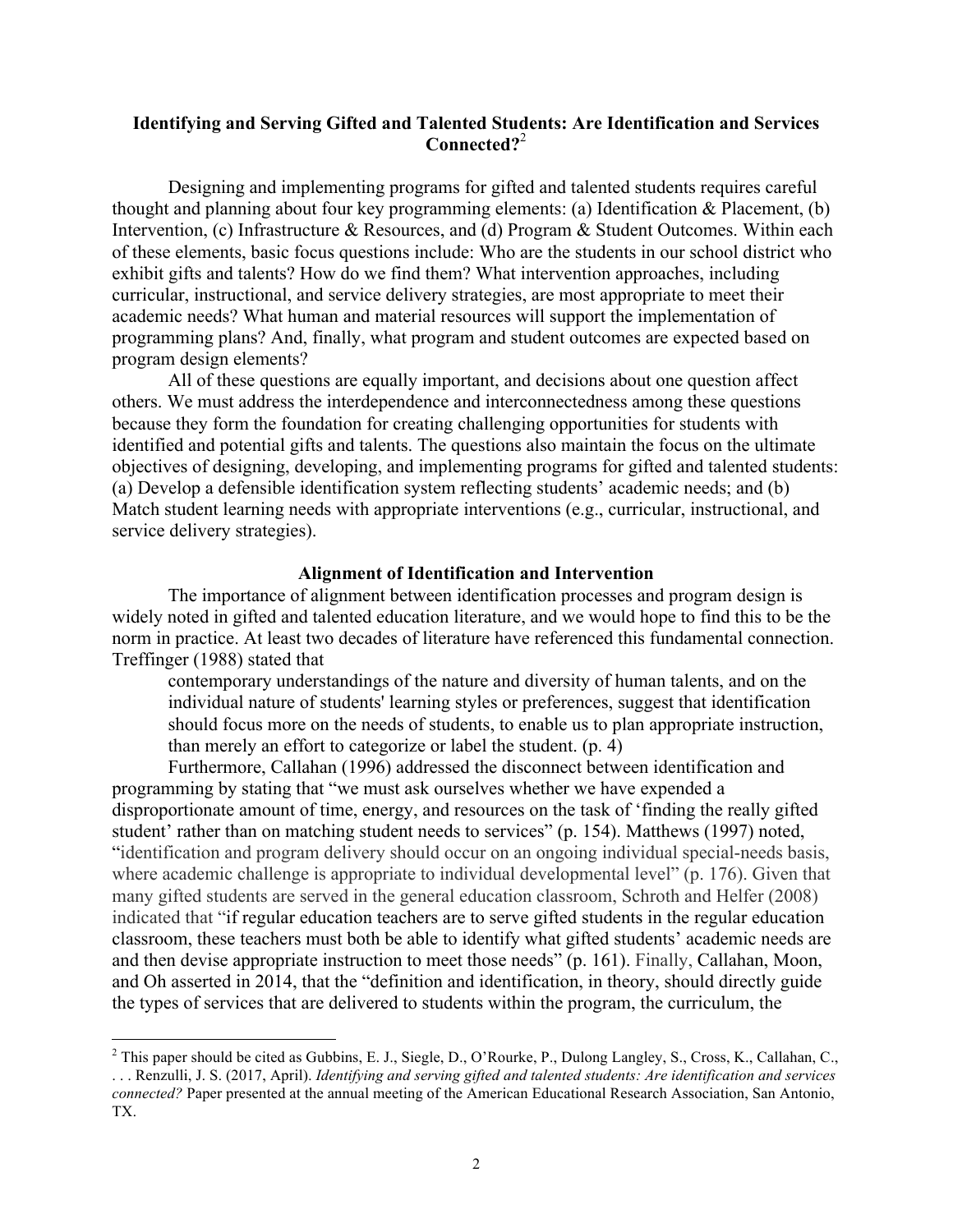instruction, and supporting resources that are used for instruction" (p. 10).

It is important to recognize that "many states systematically define and identify gifted students, but how these identification policies link to programming and curriculum options is less obvious" (Brown, 2016, p. 71). Reis (2006) and Reis and Gubbins (2017) identified consistency as one of the traits of high-quality comprehensive program design for high-ability learners. To test for consistency, it was important to check for a match between the district definition of giftedness, procedures for identification, students' learning profiles, and the program design.

Furthermore, the Expertise-Oriented Evaluation Model (Fitzpatrick, Sanders, & Worthen, 2011) also supports the perspective that identification and intervention must be inextricably linked. This model leverages the expert judgment of professionals with research-based and practical knowledge about identifying and serving gifted and talented students. As Callahan, Renzulli, Delcourt, and Hertberg-Davis (2013) asserted, "Congruence between identification and programming is so important that it might be viewed as 'the golden rule' of gifted education" (p. 88).

We contend that providing services in specific areas of talent requires a deliberate connection between identification systems and program planning. Peters, Matthews, McBee, and McCoach (2014) stated, "... justifiable identification must always be explicitly linked to the program itself and to qualities and characteristics that predict success in the program" (p. 27).

With recognition of the importance of addressing four elements related to identification and services (i.e., Identification & Placement, Intervention, Infrastructure & Resources, Program & Student Outcomes) and their interconnectedness, we identified the following research question: To what extent do identification practices match interventions (e.g., curricular, instructional, and service delivery strategies)?

#### **Methods**

To address our research question, we examined 293 district program plans from two states. These states had gifted and talented identification and programming mandates, they required each district to submit a plan for identifying and serving gifted and talented students, and the plans were publicly available. The district program plans represented current and future plans for a 4-year period.

Our research team completed a document analysis of each district program plan. To conduct this review, we developed a coding scheme by reviewing literature on best practices in identification and programming (Callahan, 2013; McBee, 2006; National Association for Gifted Children, 2010; Rogers, 2007; Siegle et al., 2016; VanTassel-Baska, 2006). In our review, we found researchers supported the examination of early childhood opportunities and talent development in the form of preparation programs, especially for identifying students from at-risk populations (Bredekamp & Rosegrant, 1995; Espinosa, 2010). We also found recommendations for a multifaceted approach to identification that included portfolios; dynamic assessment; curriculum-based performance; observations; nonverbal assessments; teacher checklists; and peer, parent, teacher, and self-nominations, in addition to cognitive assessments and achievement tests (Borland, 2014; Callahan, Renzulli, Delcourt, & Hertberg-Davis, 2013; Frasier et al., 1995; Plucker & Callahan, 2014; Wiley & Brunner, 2014). Furthermore, best practices in identification indicated selection criteria should be included in the process, accompanied by professional development, to ensure implementation fidelity (Callahan et al., 2013). All phases of program design should include an emphasis on program evaluation to determine the what, why, how, and where of decision making. Callahan and Hertberg-Davis (2014) emphasized the importance of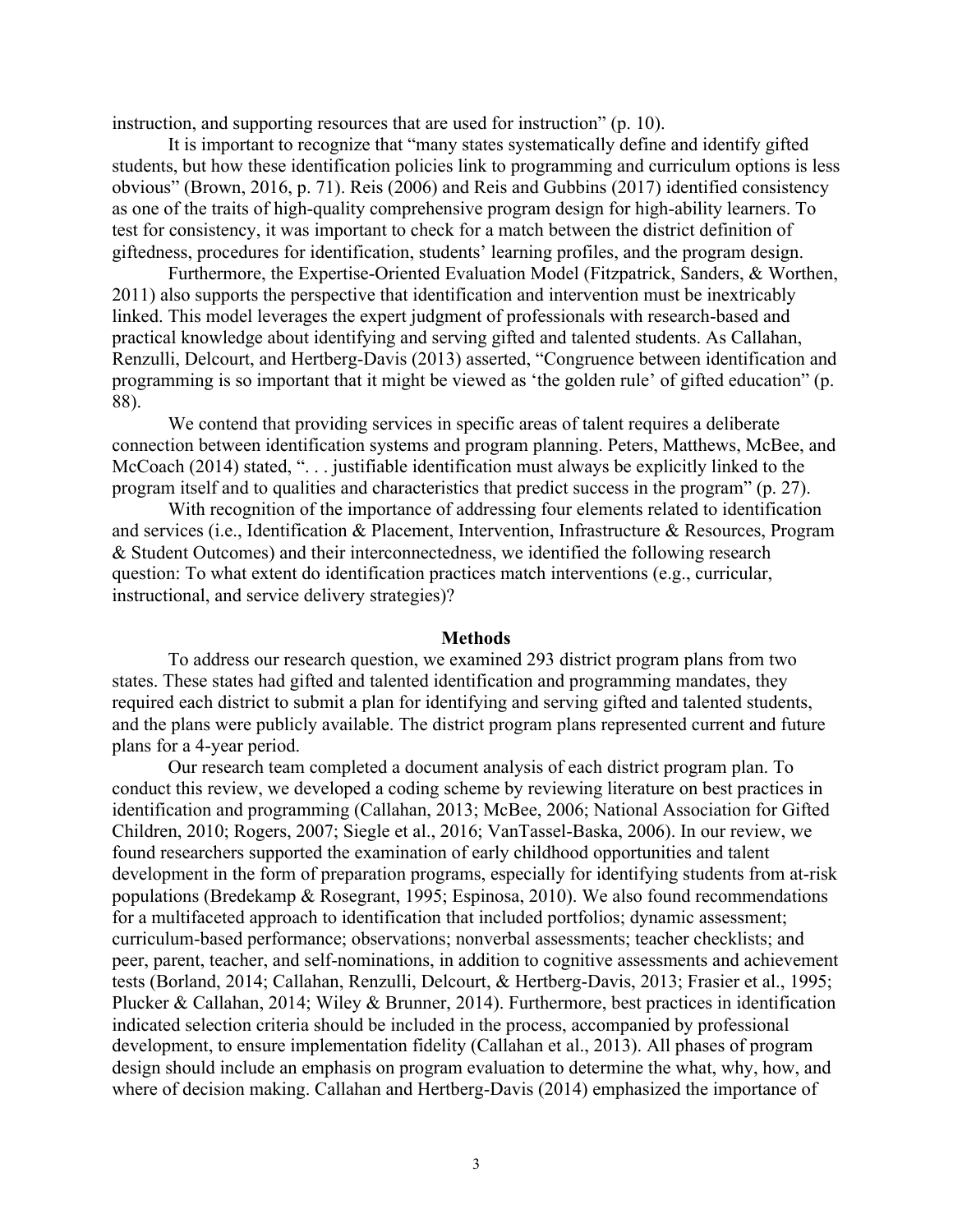program evaluation utilizing measurable goals that assess identification, curriculum development and implementation, program administration, and staff selection processes.

For curriculum and instruction, gifted education intervention researchers support including domain-specific curriculum, process skills development (Purcell & Eckert, 2006; Rogers, 2007; VanTassel-Baska, 2006; VanTassel-Baska & Little, 2011; 2017), greater depth, breadth, and complexity of curriculum (Kaplan, 2014), enrichment (Gubbins, 2014b), adherence to standards, assessment and curriculum compacting (Reis, Renzulli, & Burns, 2016; VanTassel-Baska, 2014), and culturally responsive practices (Worrell, 2014). Furthermore, recommended service delivery options include general and domain-specific pull-out programs (Gubbins, 2014a), in-class programming, ability grouping (Steenbergen-Hu, Makel, & Olszewski-Kubilius, 2016), cluster grouping (Gentry, 2014), differentiated instruction (Tomlinson, 2014), acceleration (Assouline, Marron, & Nicholas, 2014; Colangelo, Assouline, & Marron, 2014), and homogeneous grouping (Schroth, 2014).

Once we established key components of identification and services from the literature, we completed the following tasks: (a) conducted an initial analysis of a subset of district program plans to identify critical topics; (b) compared the practices to a research-based theoretical framework; (c) field tested the coding scheme with three district plans from each state; and (d) submitted the coding scheme to two experts outside of gifted education for review. The resulting matrix consisted of 139 topics; definitions; descriptions, as needed, to clarify possible exclusion criteria for the topic; and a rating scale of 0=practice is not present; 1=practice is present.

Our research team met for 2 days to test the coding scheme matrix by rating district program plans, calculating inter-rater agreement, and revising the matrix, as needed. Each coder rated a plan independently. We then calculated the level of agreement on each item among the 9 coders. If the inter-rater agreement was less than 80%, we reviewed the program plan and debated the item until we reached agreement. As needed, we revised comments on the coding scheme or clarified language. We then conducted the same approach with a second plan. Finally, we calculated inter-rater agreement on a third plan we selected for training purposes and achieved 82% on the analysis of 139 items.

Prior to analyzing all of the district program plans, we conduced another review of the coding scheme matrix and deleted 6 items that did not represent new or critical topics. Then we reviewed all 293 plans using a reduced set with 133 coding scheme matrix items based on the group training and inter-rater agreement process. Two coding teams participated in this phase. Due to the volume of district plans, one team analyzed all district program plans for State 1, while the other team analyzed all district program plans for State 2 and a subset of State 1 plans.

To ensure continued agreement, all coders on both teams individually rated every 10th plan, and we then calculated the inter-rater agreement. The criterion for continuing the rating process was set at 80% inter-rater agreement. The average inter-rater agreement was 87.8% for State 1 and 91.9% for State 2. The resulting data from the analysis of district program plans serve as the basis for our study of the match between identification and intervention strategies.

For the purpose of this study, we selected two specific identification items from the coding scheme matrix to check the extent to which intervention strategies were used for students with mathematics talent or reading/English language arts talent: (a) Identify students in reading/English language arts (e.g., a student is identified as gifted in reading/English language arts, but not necessarily gifted in other areas); (b) Identify students in mathematics (e.g., a student is identified as gifted in mathematics, but not necessarily gifted in other areas). We used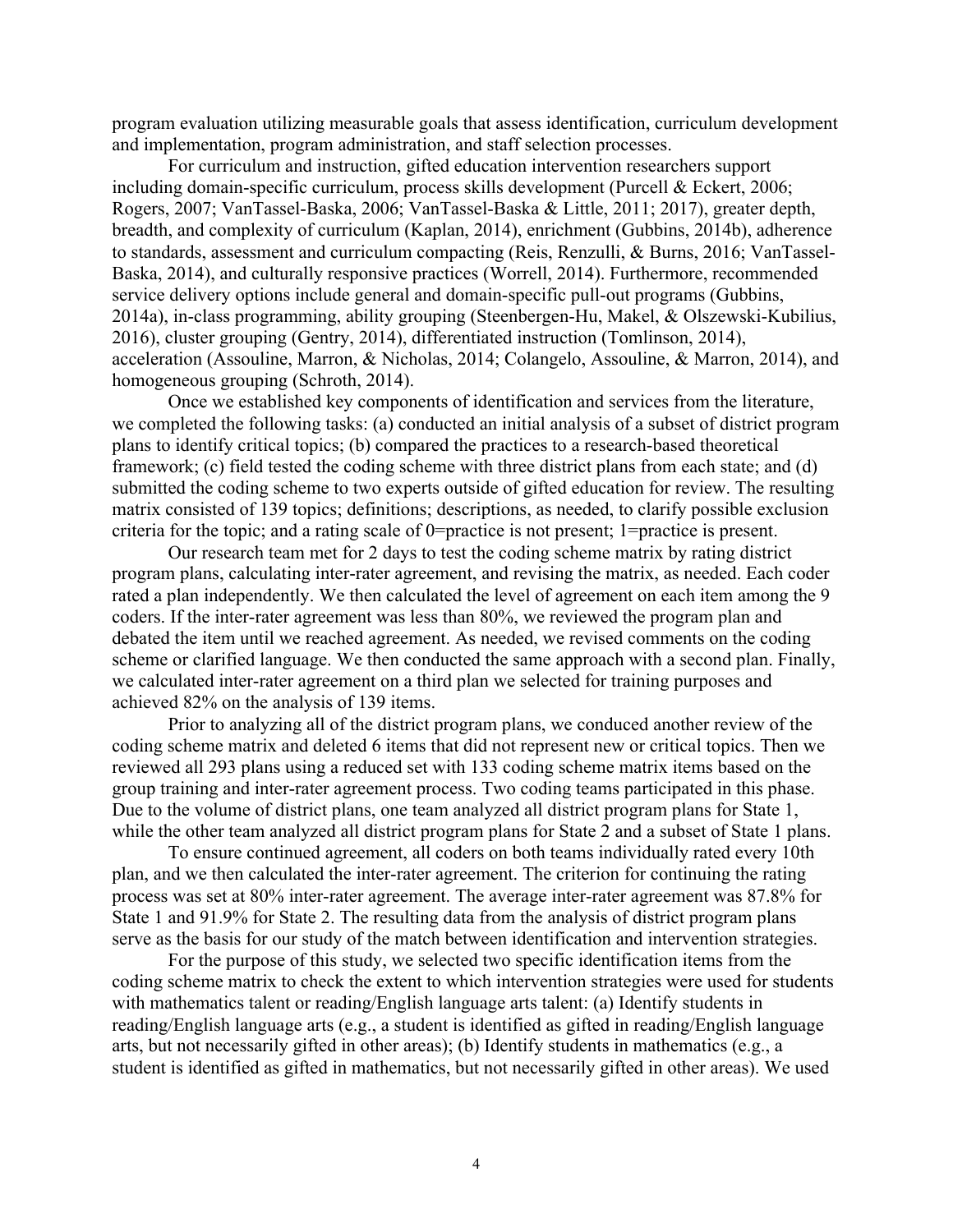both identification items to check for the match to learning environments provided for subject area giftedness.

### **Results**

We analyzed our data to determine the extent to which districts that reported identifying students specifically for mathematics or reading/English language arts talent also indicated they provided differentiated learning experiences for those students in the respective subject areas. Of the 293 districts, 76.5% (*n*=224) indicated they identified students specifically in mathematics and 76.8% (*n*=225) indicated they identified students specifically in reading/English language arts. At a time when national attention focuses on students' reading and mathematics achievement, slightly less than 25% of the district plans did not indicate they specifically identified students in mathematics and reading/English language arts for gifted services. Interestingly, 87.4% (*n*=256) indicated they identified students for overall general intellectual ability across subject areas.

We analyzed our data using Crosstabs in SPSS to determine the extent to which districts that reported identifying students specifically for mathematics or reading/English language arts talent also indicated they provided seven differentiated learning experiences for those students in the respective subject areas. As can be seen in Tables 1 and 2, when districts did identify students in mathematics and reading/English language arts they reported using at least one of the seven differentiated learning experiences.

### Table 1

|                    | Coding Scheme Strategies Used When Districts Specifically Identify Students for Mathematics |
|--------------------|---------------------------------------------------------------------------------------------|
| Talent ( $n=224$ ) |                                                                                             |

| <b>Strategy</b>                                                                                                                                                                                                                                                       | $\boldsymbol{n}$ | $\frac{0}{0}$ |
|-----------------------------------------------------------------------------------------------------------------------------------------------------------------------------------------------------------------------------------------------------------------------|------------------|---------------|
| Faster pace of coverage in the gifted mathematics curriculum<br>$\bullet$<br>(acceleration, advanced content in shorter time frame, above grade<br>level curriculum)                                                                                                  | 163              | 73%           |
| More in-depth or greater breath of coverage in grade level content in<br>$\bullet$<br>mathematics curriculum for gifted students (digging deeper into the<br>content, extended learning mathematics activities, not covered in the<br>standards, for gifted students) | 124              | 55%           |
| Regular education mathematics standards for gifted students (e.g.,<br>district standards, NCTM standards, Common Core standards)                                                                                                                                      | 120              | 54%           |
| Pre-assessment of content knowledge and skills in mathematics<br>$\bullet$<br>curriculum for gifted students (use informal or formal assessment<br>techniques; the use of curriculum compacting, may be inferred as                                                   |                  |               |
| using pre-assessment)                                                                                                                                                                                                                                                 | 108              | 48%           |
| Above grade level mathematics standards for gifted students (choose<br>$\bullet$<br>standards/topics at high grade level as the math focus)                                                                                                                           | 84               | 38%           |
| Extended or expanded grade level mathematics standards for gifted<br>$\bullet$<br>students (going beyond typical grade level standards)                                                                                                                               | 80               | 36%           |
| Separate mathematics curriculum (purposely designed curriculum<br>for gifted students)                                                                                                                                                                                | 23               | 10%           |
| Culturally responsive curriculum in mathematics (responsive to<br>students' culture, language, expectations, experiences)                                                                                                                                             | 3                | $1\%$         |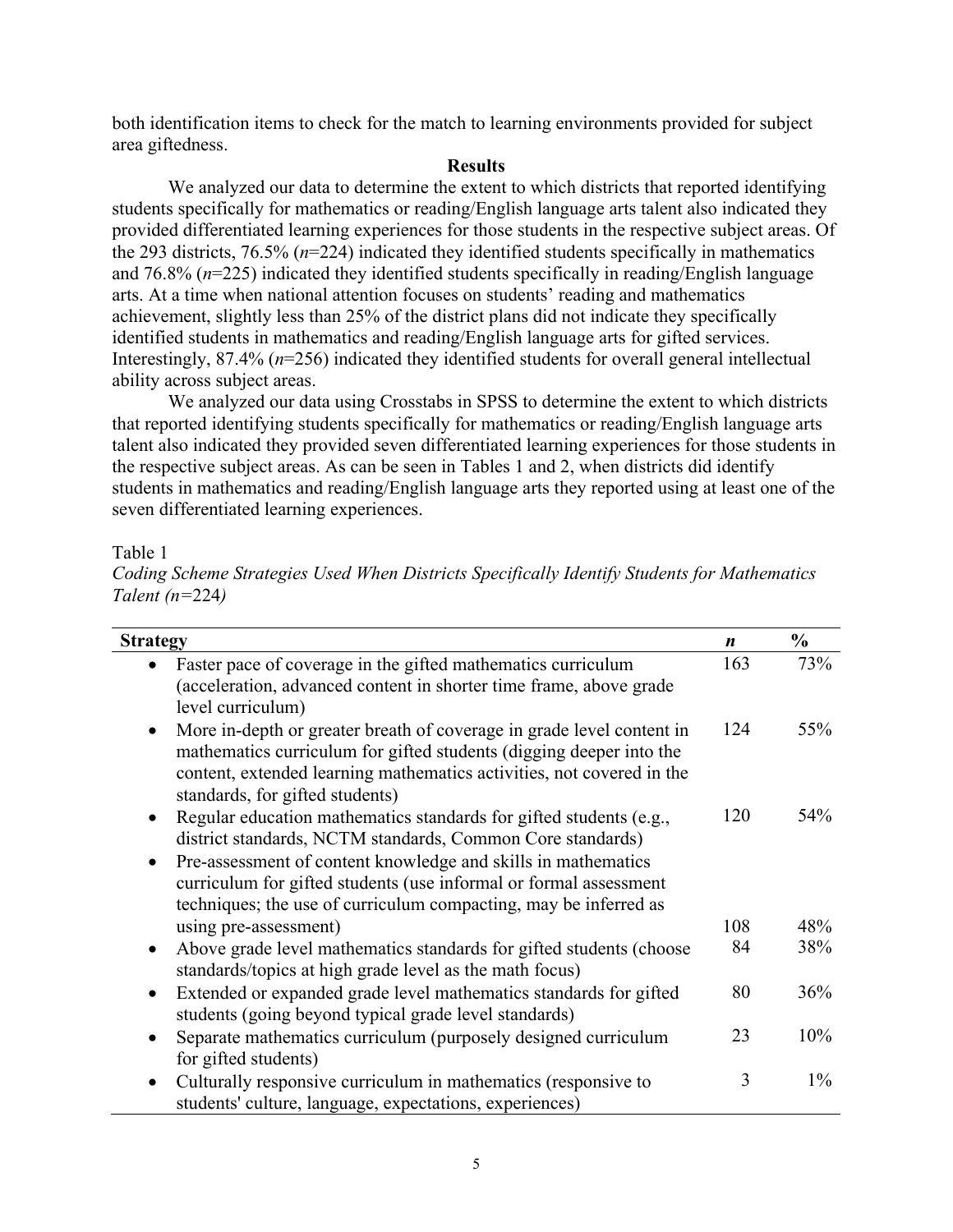Table 2

*Coding Scheme Strategies Used When Districts Specifically Identify Students for Reading/English Language Arts Talent (n=225)*

| <b>Strategy</b>                                                                                                                                                                                                                                                                        | $\boldsymbol{n}$ | $\frac{0}{0}$ |
|----------------------------------------------------------------------------------------------------------------------------------------------------------------------------------------------------------------------------------------------------------------------------------------|------------------|---------------|
| Faster pace of coverage in the gifted reading/English language arts<br>curriculum (acceleration, advanced content in shorter time frame,<br>above grade level curriculum)                                                                                                              | 164              | 73%           |
| Regular education reading/English language arts standards for gifted<br>students (e.g., district standards, Common Core Standards; unless<br>they specify acceleration or use of an above grade level use of                                                                           |                  |               |
| standard, assume they are using the regular education standards)<br>More in-depth or greater breadth of coverage in grade level content<br>٠<br>in reading/English language arts curriculum for gifted students<br>(digging deeper into the content, extended learning reading/English | 128              | 57%           |
| language arts activities, not covered in the standards)<br>Pre-assessment of content knowledge and skills in reading/English<br>$\bullet$<br>language arts curriculum for gifted students (use informal or formal<br>assessment techniques; the use of curriculum compacting, may be   | 124              | 55%           |
| inferred as using pre-assessment)<br>Above grade level reading/English language arts standards for gifted<br>$\bullet$<br>students (choose standards/topics at higher grade level as the                                                                                               | 110              | 49%           |
| reading/English language arts focus)<br>Extended or expanded grade level reading/English language arts<br>$\bullet$<br>standards for gifted students (going beyond typical grade level                                                                                                 | 84               | 37%           |
| standards)<br>Separate reading/English language arts curriculum for gifted<br>students (purposefully designed curriculum for gifted students; any<br>time they mention specific units in use such as William and Mary,<br>Jacobs Ladder, Great Books, Michael Clay Thompson's Grammar  | 80               | 36%           |
| Units)<br>Culturally responsive curriculum in reading/English language arts<br>(responsive to students' culture, language, expectations,                                                                                                                                               | 50               | 22%           |
| experiences)                                                                                                                                                                                                                                                                           | $\overline{4}$   | 2%            |

We did see an alignment between identification and services. On average, districts reported using three of the seven strategies listed. Overall, districts that identified students in mathematics and reading/English language arts, were four times more likely to use a combination of these strategies as districts that did not specifically identify students in these content areas.

As can be seen in Tables 1 and 2, the majority of districts reported utilizing faster pace of coverage (73% for both mathematics and reading/English language arts) as the primary method to differentiate instruction. Across both subject areas, slightly over half used more in-depth or greater breadth of coverage in grade level content and regular education standards for gifted students. Half as many districts used separate mathematics curriculum (10%) as used separate reading/English language arts curriculum (22%). Less than a handful of districts across both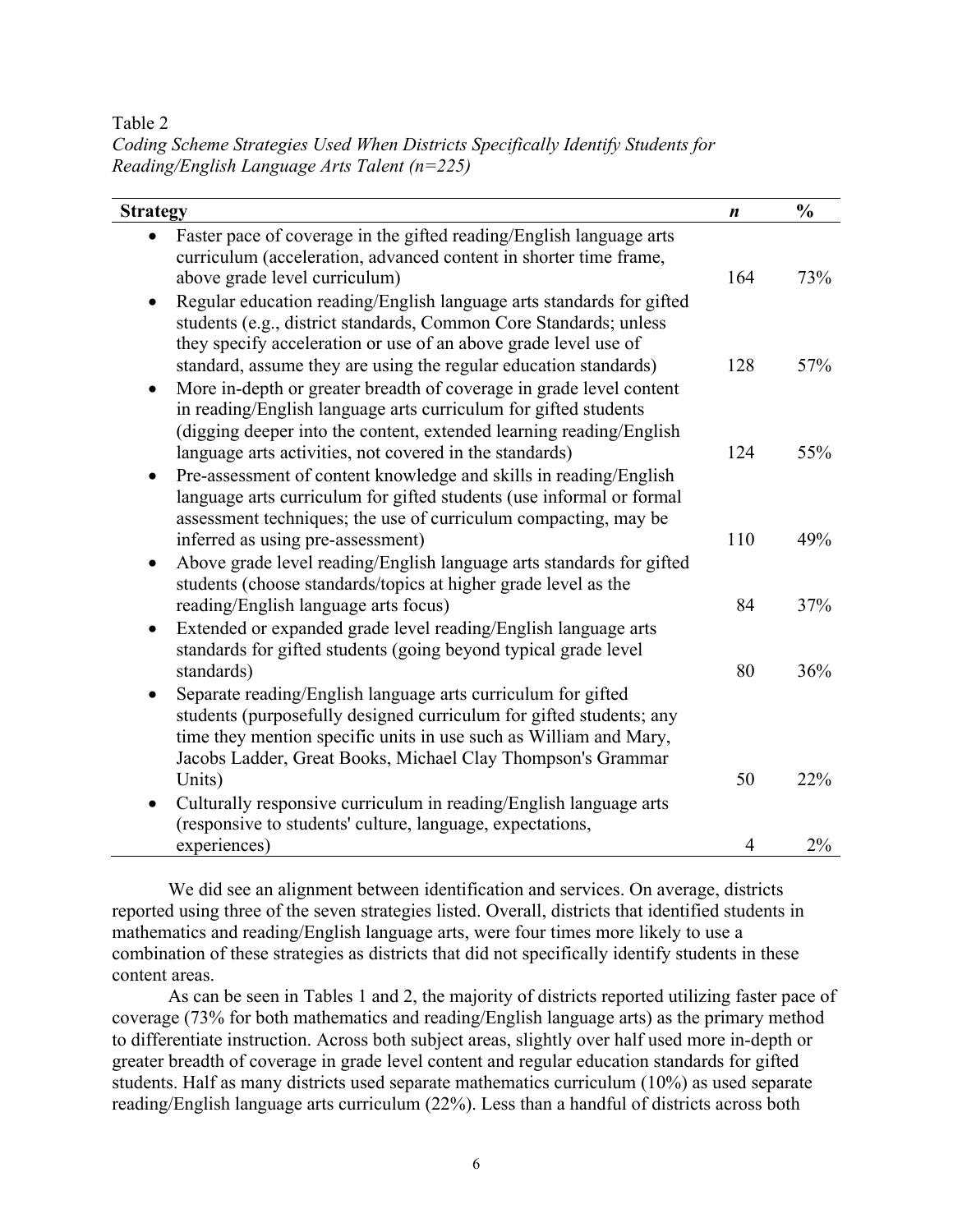states indicated their mathematics (1%, *n*=3) or reading/English language arts curriculum (2%, *n*=4) was responsive to students' culture, language, expectations, or experiences.

We also investigated what types of classroom learning environments districts indicated they used to serve students whom they identified as gifted in mathematics or reading/English language arts. Districts overwhelmingly indicated they used differentiated instruction (86%), with about a quarter using the tiered instruction strategy (see Table 3). Slightly over half of the districts cluster group students. Cluster grouping has gained popularity over the last two decades. Surprisingly, 24% of districts that identified students in mathematics and/or English/language arts used push-in services, where gifted specialists serve gifted students in their classrooms rather than pulling them out. The push-in model became popular in special education, as a result of the inclusion movement, and it appears to be gaining traction in gifted education classrooms.

# Table 3

*Classroom Learning Environments Used With Students Identified as Gifted in Mathematics and/or Reading/English Language Arts*

| Environment             | Math Gifted $(n=224)$ |               | Reading/ELA Gifted $(n=225)$ |      |  |
|-------------------------|-----------------------|---------------|------------------------------|------|--|
|                         | n                     | $\frac{0}{0}$ | n                            | $\%$ |  |
| Differentiation         | 192                   | 86%           | 193                          | 86%  |  |
| <b>Push-in Services</b> | 53                    | 24%           | 53                           | 24%  |  |
| Tiered Instruction      | 58                    | 26%           | 59                           | 26%  |  |
| <b>Cluster Grouping</b> | 123                   | 55%           | 124                          | 55%  |  |

Slightly over half of the districts pulled students out of general education classrooms for services (see Table 4). Only 20% used pull-out classes specifically for mathematics (20%); 21% of the pull-out classes were for reading/English language arts. Districts used pull-out classes more often for other subjects or interest areas (33%).

# Table 4

*Pull-Out Classes for Gifted Students*

| <b>Pull-Out Classes</b>                                            | n   | $\frac{6}{9}$ |
|--------------------------------------------------------------------|-----|---------------|
| Pull-out classes (students leave regular education classroom and   | 156 | 53%           |
| work with other identified gifted students in a separate location) |     |               |
| Pull-out classes for mathematics                                   | 59  | 20%           |
| Pull-out classes for reading/English language arts<br>$\bullet$    | 61  | 21%           |
| Pull-out classes for other subject classes/interest area           | 97  | 33%           |

# **Discussion**

It is a basic tenet: Identification of gifted and talented students and services should be connected. Too often, however, detailed screening, nomination, identification, and placement practices are established without considering a basic question: Identification for what? The results of this study indicate that, at least in terms of planning, districts in the two states we examined appeared to be moving toward more cohesive programming. In general, districts whose program plans indicate specific gifted identification processes for students within the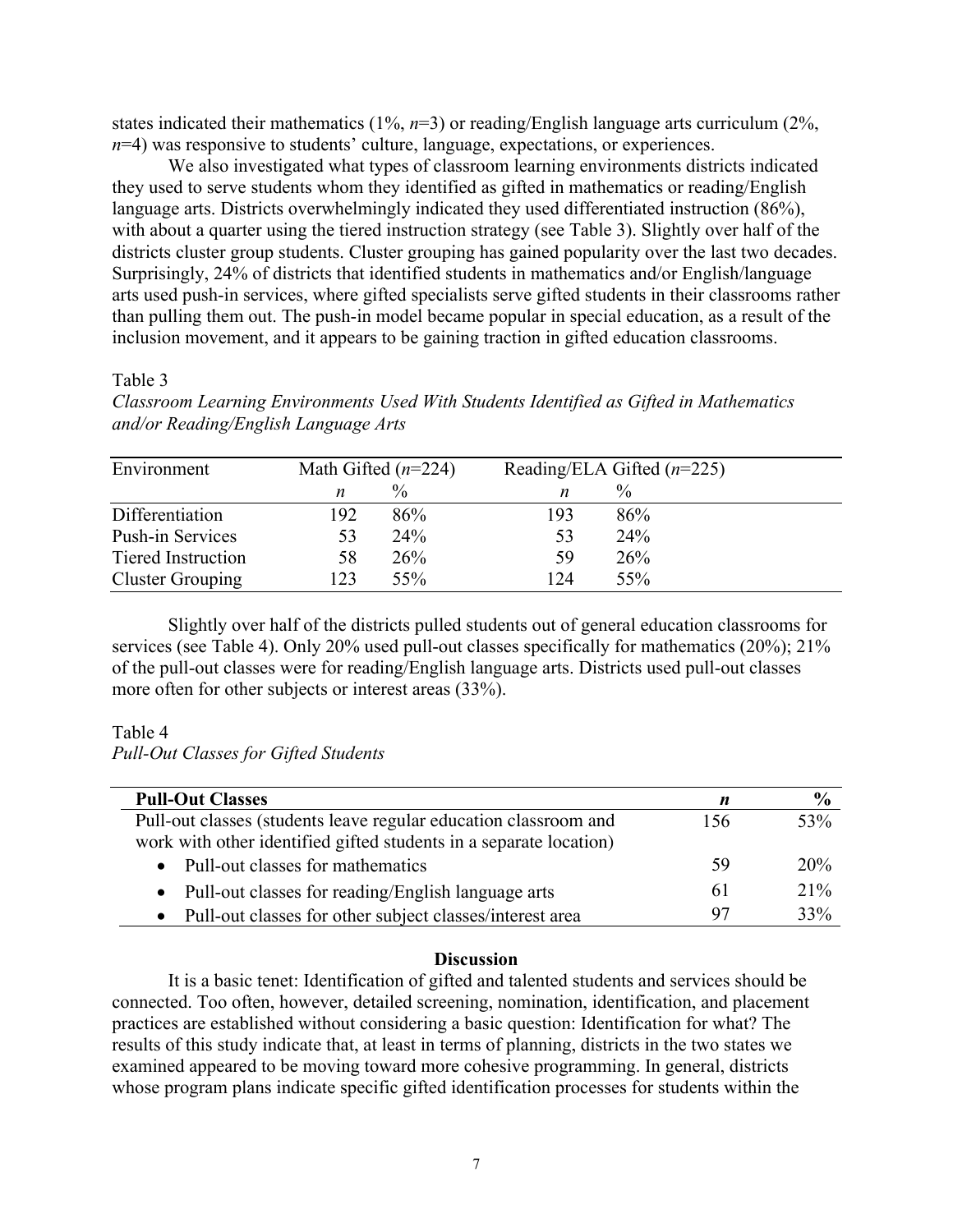mathematics or reading/English language arts subject areas also plan to provide gifted services to students aligned with those subject areas.

The results of this analysis of the connections between identification sources and intervention strategies has policy implications. If identification data are being collected to determine which students exhibit domain-specific gifts and talents and selected intervention strategies are offered, then an assumption is plausible that there should be a match between identification and programming interventions. As Peters et al. (2014) cautioned: "An identification plan or policy cannot be developed in isolation from the programming or curriculum that will be provided to those students who are identified" (p. 22). While the results of this study are promising in a certain subset of districts (with detailed state-level gifted education policies), a closer look at the match/mismatch between identification and programming in other states with less favorable gifted education policies is warranted.

### **Limitations and Future Research**

It is unclear from our results the extent to which programming plans are actually applied in practice. Because individual schools and teachers vary across districts, implementation of district plans likely fluctuates significantly across settings. Furthermore, the district program plans may not be indicative of what districts are currently doing. Future research should include surveys at the school and district level that provide gifted teachers, general education teachers, and district gifted education coordinators with the opportunity to report what they are currently providing. Furthermore, site visits and interviews would provide a more accurate representation of current practices.

These results are limited to the two districts we studied. Further research is warranted to determine how generalizable they are to other states.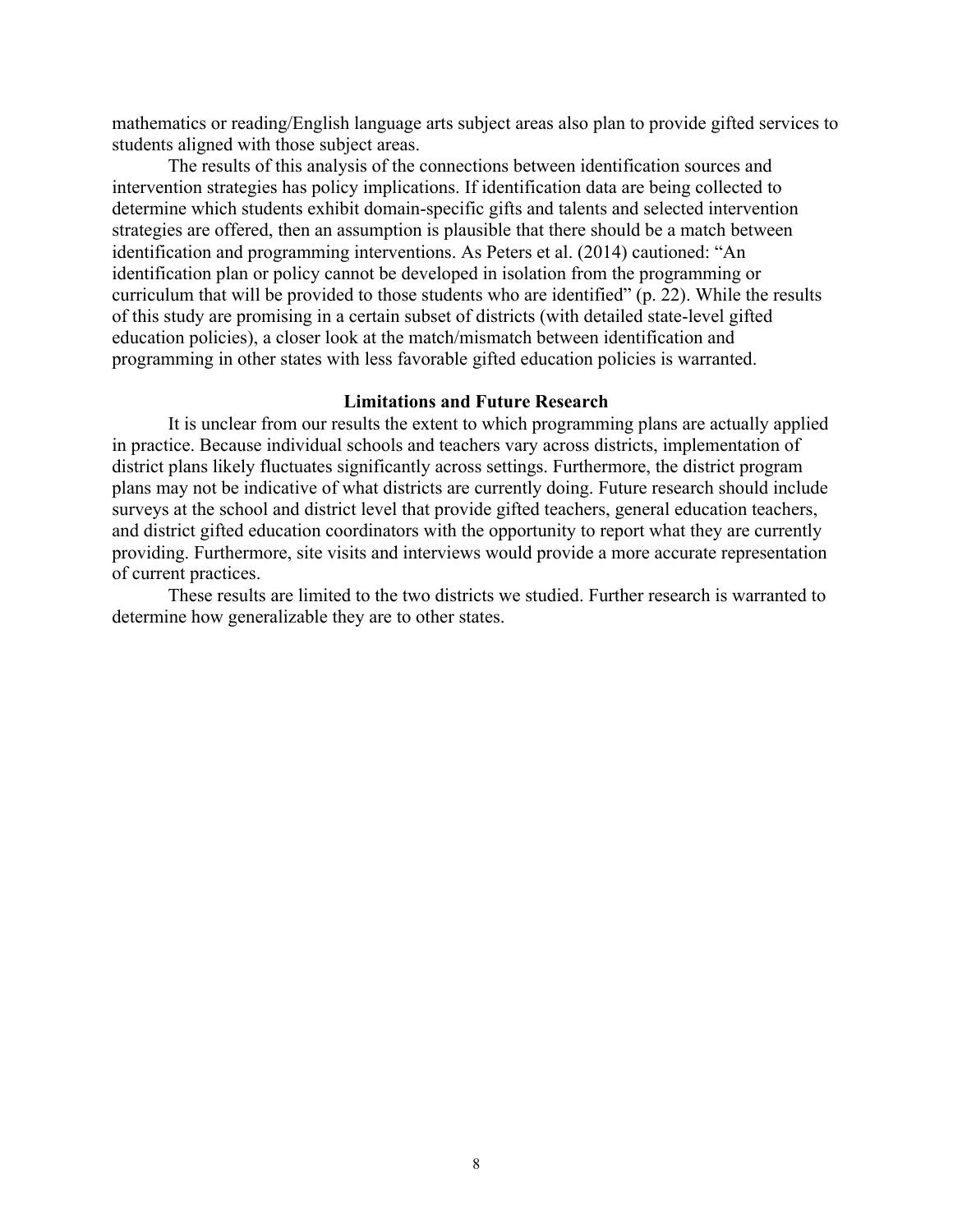#### **References**

- Assouline, S. G., Marron, M., & Colangelo, N. (2014). Acceleration. In J. A. Plucker & C. M. Callahan (Eds.), *Critical issues and practices in gifted education: What the research says* (2nd ed., pp. 15-28). Waco, TX: Prufrock Press.
- Borland, J. H. (2014). Identification of gifted students. In J. A. Plucker & C. M. Callahan (Eds.), *Critical issues and practices in gifted education: What the research says* (2nd ed., pp. 323-342). Waco, TX: Prufrock Press.
- Bredekamp, S., & Rosegrant, T. (Eds.). (1995). *Reaching potentials: Transforming early childhood curriculum and assessment* (Vol. 2). Washington, DC: National Association for the Education of Young Children.
- Brown, E. (2016). State policies related to program and curriculum. In W. E. Lord & J. D. Swanson, *A guide to state policies in gifted education* (2nd ed., pp. 71-95). Washington, DC: National Association for Gifted Children.
- Callahan, C. M. (1996). A critical self-study of gifted education: Healthy practice, necessary evil, or sedition? *Journal for the Education of the Gifted, 19,* 148-163.
- Callahan, C. M. (2013). Evaluating services offered to gifted and talented students: A planning guide. In C. M. Callahan & H. L. Hertberg-Davis (Eds.), *Fundamentals of gifted education: Considering multiple perspectives* (pp. 439-447). New York, NY: Routledge.
- Callahan, C. M., & Hertberg-Davis, H. L. (Eds.). (2014). *Fundamentals of gifted education: Considering multiple perspectives.* New York, NY: Routledge.
- Callahan, C. M., Moon, T. R., & Oh, S. (2014). *National surveys of gifted programs: Executive summary.* Charlottesville: University of Virginia, The National Research Center on the Gifted and Talented.
- Callahan, C. M., Renzulli, J. S., Delcourt, M. A. B., & Hertberg-Davis, H. L. (2013). Considerations of gifted and talented students: An introduction to identification. In C. M. Callahan & H. L. Hertberg-Davis, *Fundamentals of gifted education: Considering multiple perspectives* (pp. 83-91). New York, NY: Routledge.
- Colangelo, N., Assouline, S. G., & Marron, M. A. (2014). Evidence trumps beliefs: Academic acceleration is an effective intervention for high-ability students. In C. M. Callahan & H. L. Hertberg-Davis (Eds.), *Fundamentals of gifted education: Considering multiple perspectives* (pp. 164-175). New York, NY: Routledge.
- Espinosa, L. (2010). *Getting it right for young children from diverse backgrounds*. Upper Saddle River, NJ: Pearson.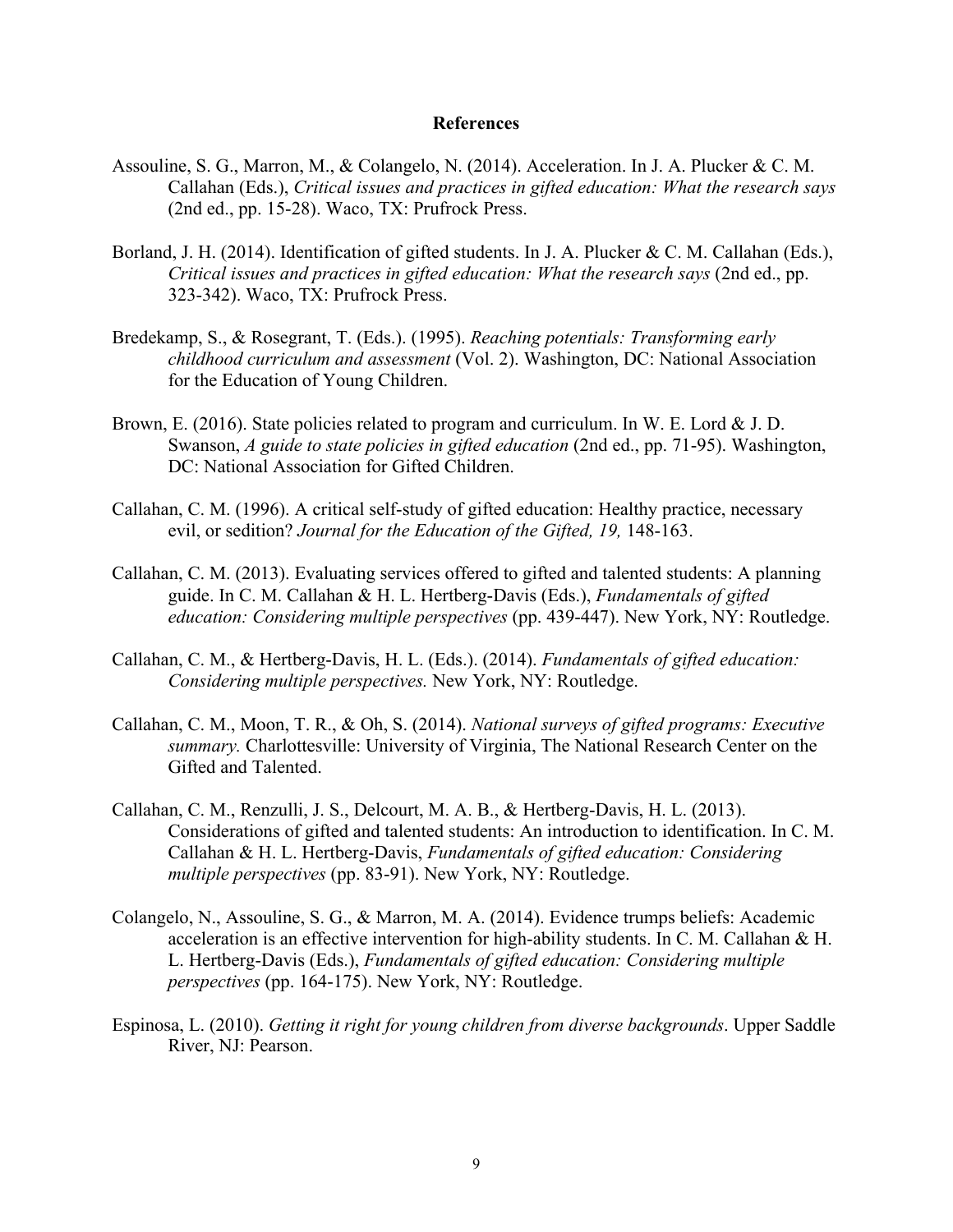- Fitzpatrick, J., Sanders, J., & Worthen, B. (2011). *Program evaluation: Alternative approaches and practical guidelines* (4th ed.). Upper Saddle River, NJ: Pearson Education.
- Frasier, M. M., Martin, D., Garcia, J., Finley, V. S., Frank, E., Krisel, S., & King, L. L. (1995). *A new window for looking at gifted children* (RM95222). Storrs: University of Connecticut, The National Research Center on the Gifted and Talented.
- Gentry, M. (2014). Cluster grouping. In J. A. Plucker & C. M. Callahan (Eds.), *Critical issues and practices in gifted education: What the research says* (2nd ed., pp. 109-117). Waco, TX: Prufrock Press.
- Gubbins, E. J. (2014). Cognitive and affective outcomes of pull-out programs: Knowns and unknowns. In C. M. Callahan & H. L. Hertberg-Davis (Eds.), *Fundamentals of gifted education: Considering multiple perspectives* (pp. 176-198). New York, NY: Routledge.
- Gubbins, E. J. (2014). Enrichment. In J. A. Plucker & C. M. Callahan (Eds.), *Critical issues and practices in gifted education: What the research says* (2nd ed., pp. 223-236). Waco, TX: Prufrock Press.
- Kaplan, S. N. (2014). Depth and Complexity. In C. M. Callahan & H. L. Hertberg-Davis (Eds.), *Fundamentals of gifted education: Considering multiple perspectives (pp. 277-286).* New York, NY: Routledge.
- Matthews, D. J. (1997). Diversity in domains of development: Research findings and their implications for gifted identification and programming. *Roeper Review, 19,* 172-177.
- McBee, M. T. (2006). A descriptive analysis of referral sources for gifted identification screening by race and socioeconomic status. *The Journal of Secondary Gifted Education, 17,* 103-111.
- National Association for Gifted Children. (2010). *Pre-K to grade 12 gifted programming standards.* Retrieved from http://www.nagc.org/resourcespublications/resources/national-standards-gifted-and-talented-education/pre-k- grade-12
- Peters, S. J., Matthews, M. S., McBee, M. T., & McCoach, D. B. (2014). *Beyond gifted education: Designing and implementing advanced academic programs.* Waco, TX: Prufrock Press.
- Plucker, J. A., & Callahan, C. M. (Eds.). (2014). *Critical issues and practices in gifted education: What the research says.* Waco, TX: Prufrock Press.
- Purcell, J. H., & Eckert, R. D. (Eds.). (2006). *Designing services and programs for high-ability learners: A guidebook for gifted education.* Thousand Oaks, CA: Corwin Press.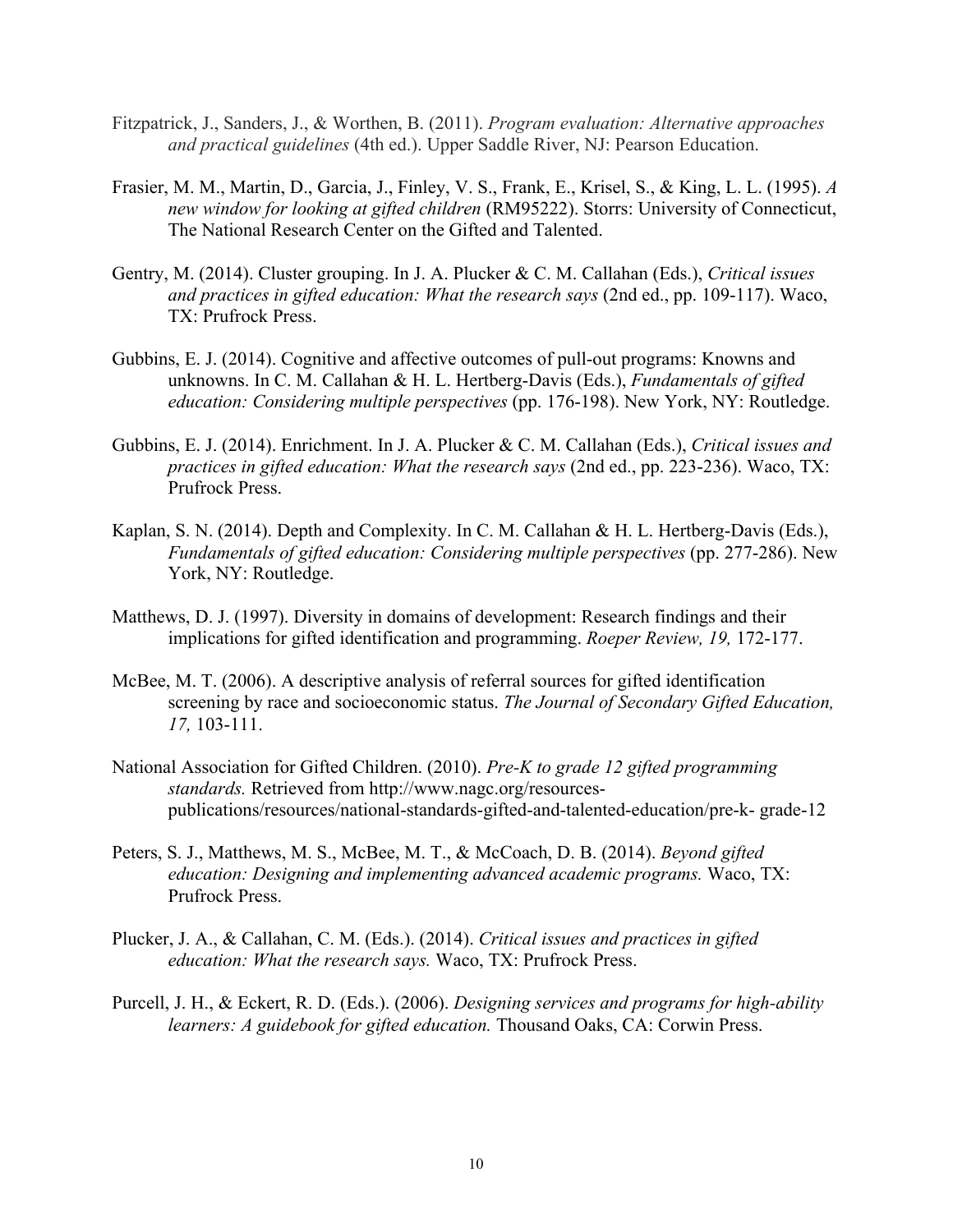- Reis, S. M. (2006). Comprehensive program design. In. J. H. Purcell & R. D. Eckert, *Designing services and programs for high-ability learners: A guidebook for gifted education* (pp. 73-111). Thousand Oaks, CA: Corwin Press.
- Reis, S. M., & Gubbins, E. J. (2017). Comprehensive program design. In R. D. Eckert & J. H. Robins, (Eds.), *Designing services and programs for high-ability learners* (2nd ed*.*, pp. 58-75) Thousand Oaks, CA: Corwin Press.
- Reis, S. M., Renzulli, J. S., & Burns, D. E. (2016). *Curriculum compacting: A guide to differentiation curriculum and instruction through enrichment and acceleration* (2nd ed.)*.* Waco, TX: Prufrock Press.
- Rogers, K. B. (2007). Lessons learned about educating the gifted and talented: A synthesis of the research on educational practice. *Gifted Child Quarterly, 51,* 382-396. doi: 10.1177/0016986207306324
- Siegle, D., Gubbins, E. J., O'Rourke, P., Langley, S. D., Mun, R. U., Luria, S. R., . . . & Plucker, J. A. (2016). Barriers to underserved students' participation in gifted programs and possible solutions. *Journal for the Education of the Gifted*, *39*, 103-131. doi: 10.1177/0162353216640930
- Steenbergen-Hu, S., Makel, M. C., & Olszewski-Kubilius, P. (2016). What one hundred years of research says about the effects of ability grouping and acceleration on K-12 students' academic achievement: Findings of two second-order meta-analyses. *Review of Educational Research, 86,* 848-899.
- Tomlinson, C. A. (2014). Differentiated instruction. In C. M. Callahan & H. L. Hertberg-Davis (Eds.), *Fundamentals of gifted education: Considering multiple perspectives* (pp. 197- 210). New York, NY: Routledge.
- Treffinger, D. J. (1988, August). Programming for giftedness: Reexamining the paradigm. In J. F. Feldhusen (Chair), *Research bases for four program models for the gifted*. Symposium conducted at the meeting of the American Psychological Association, Atlanta, GA.
- VanTassel-Baska, J. (2014). Matching curriculum, instruction, and assessment for the gifted. In C. M. Callahan & H. L. Hertberg-Davis (Eds.), *Fundamentals of gifted education: Considering multiple perspectives* (pp. 315-325). New York, NY: Routledge.
- VanTassel-Baska, J. (2006). A content analysis of evaluation findings across 20 gifted programs: A clarion call for enhanced gifted program development. *Gifted Child Quarterly, 50,*  199-215.
- VanTassel-Baska, J., & Little, C. A. (2011). *Content-based curriculum for high-ability learners* (2nd ed.). Waco, TX: Prufrock Press.